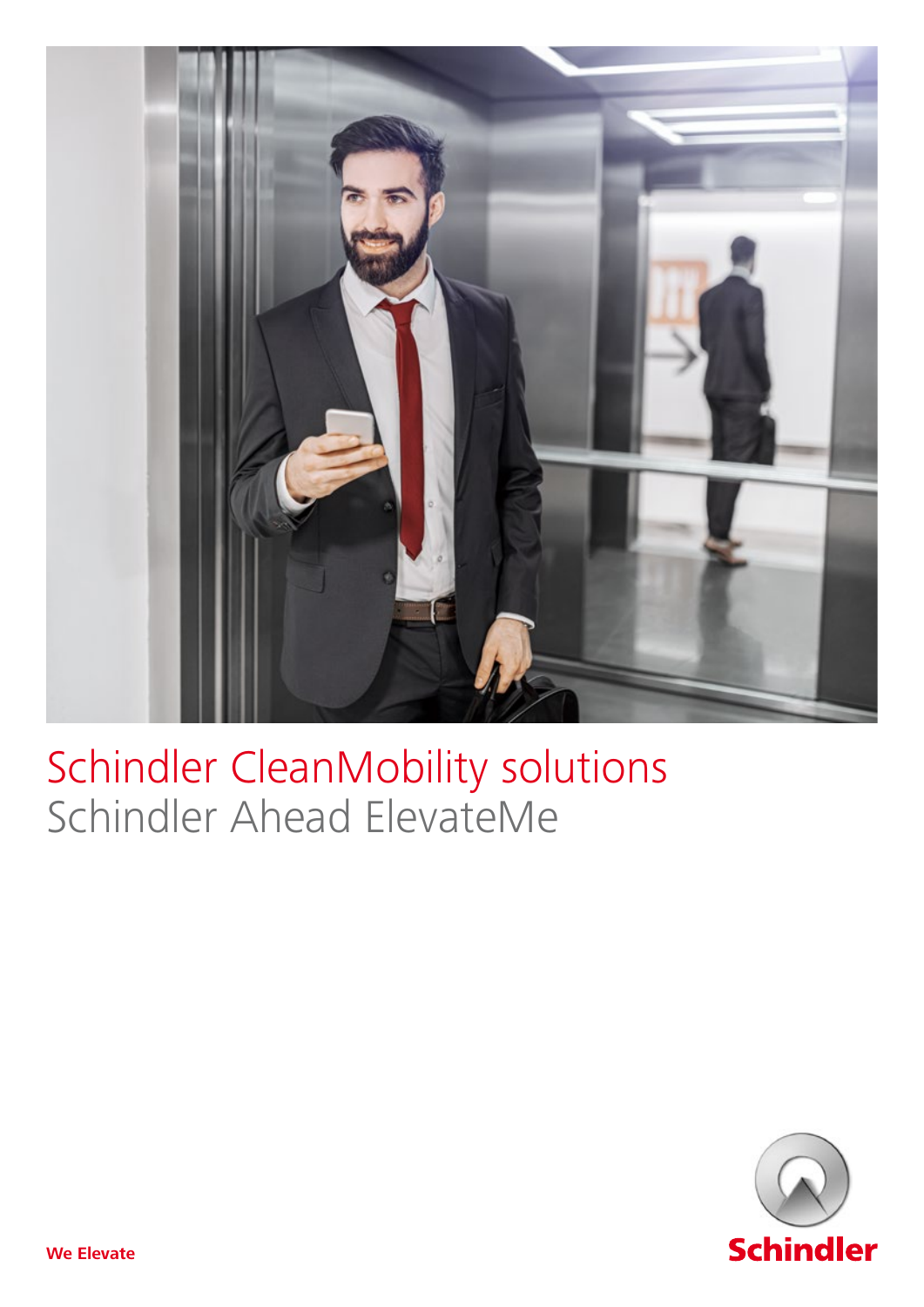### **Other available Schindler CleanMobility solutions**

| -. 이<br>$\leftarrow$ | Schindler Ultra UV and<br>Ultra UV Pro | Schindler CleanCall  |
|----------------------|----------------------------------------|----------------------|
| F                    | PORT Technology &<br>myPORT Public     | Schindler CleanCover |



| $\Rightarrow \hat{S}$  | Schindler UV CleanCar | Schindler CleanSpace |
|------------------------|-----------------------|----------------------|
| UV-C<br>$\overline{a}$ | Schindler UV CleanAir |                      |
|                        |                       |                      |

**Safer operation.** Increasing safety and sanitation in elevators by decreasing the need to make physical contact with the controls.

## Benefits for passengers



 $\overline{\partial}$ 

ct=

₩

⊢⊷

**True convenience.** The app takes user-elevator interaction to a new level with the option for new convenience services and solutions to be added in the future.

**Intuitive use.** The highly intuitive interface can be understood instantly and provides a smooth and enjoyable user experience.



## Benefits for facilities



**High-level security.** The app works with Schindler IoEE ecosystem which runs high-level cyber security, safety and privacy.



**One-stop solution.** Schindler provides an endto-end solution for the entire service that includes the app (iOS and Android), QR code sticker set, the IoEE cloud and connectivity.



**Easy to activate\*.** ElevateMe works perfectly with Schindler Ahead Connected elevators – and includes all necessary hardware and software updates to run the service instantly.

# Schindler Ahead ElevateMe Elevator operation with a swipe of the smartphone

With the new Schindler Ahead ElevateMe mobile application, elevator passengers can control and interact with elevators using their smartphones. Simply call the elevator and select the destination. It's the best way to use an elevator without ever having to touch it. Available on both the iOS or Android operating systems and completely intuitive.

## Connect the unit

- Units need to be connected to Schindler's IoEE ecosystem using Schindler Ahead Connectivity.
- Schindler's IoEE ecosystem uses reliable SIM cardbased 4G/LTE wireless connectivity.



## Apply the QR codes

- QR codes provided by Schindler need to be placed on the door frames or around the elevator call buttons on the wall with good visibility.
- Applied QR codes trigger the app installation if it's not yet installed, and the app includes the instructions on how to use it. QR stickers make it easy to recognize if an elevator is enabled for a touchless journey for passengers.

## How does it work? How does it work?

## Scan the QR code

- Passenger needs to download the Schindler Ahead ElevateMe app from the app store (iOS or Android).
- In front of the elevator, they need to scan the QR code with the app.
- By scanning the QR code, the app identifies the floor, location and equipment.

## Select destination floor

– A screen on the app comes up and shows the number of floors. The passenger simply selects the desired floor, enters the elevator and arrives at their destination without touching anything.



\*Schindler Ahead ElevateMe can only be used in Schindler Elevators and with Schindler Ahead Connectivity.